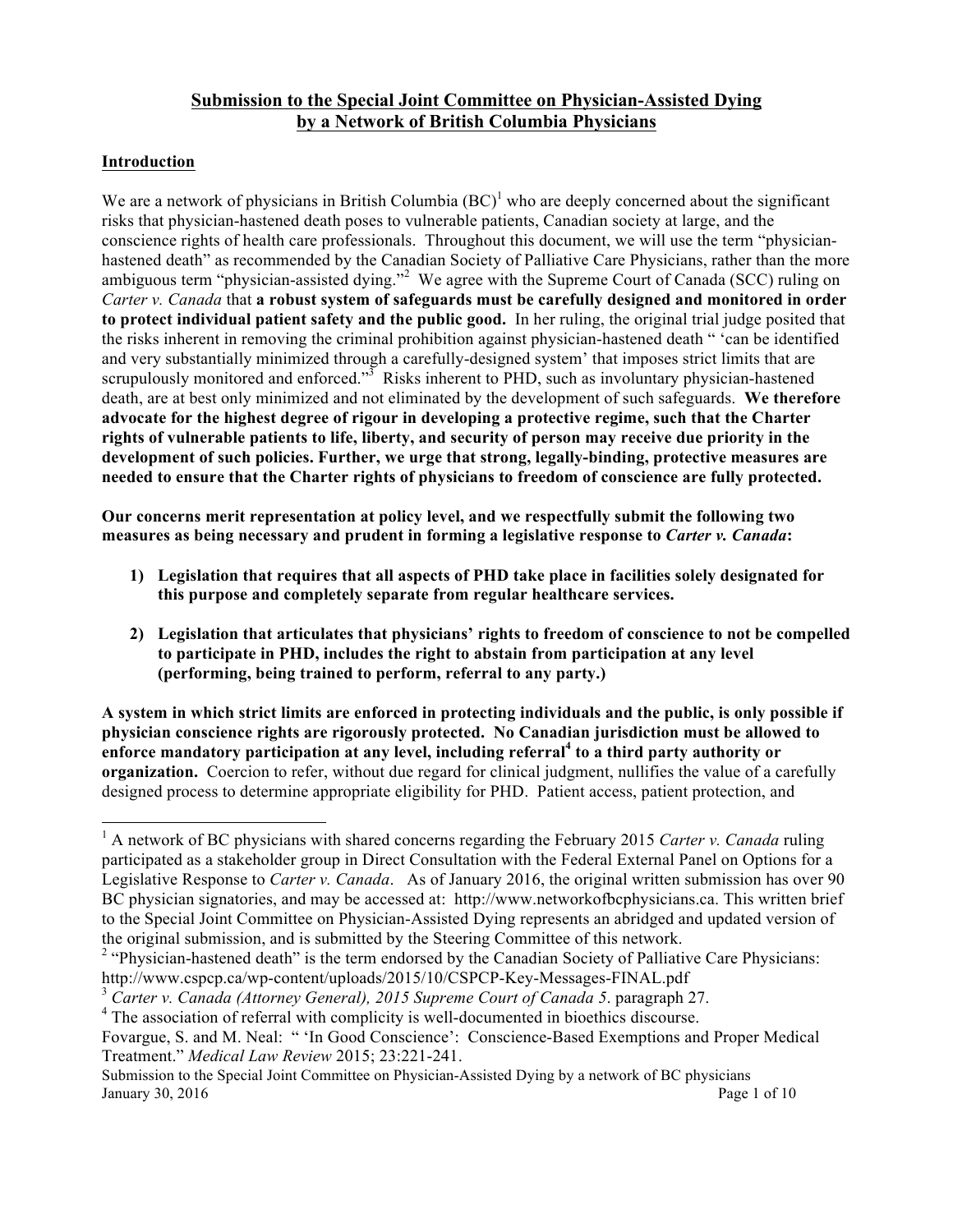physician conscience rights must be balanced to ensure patient safety. A more balanced system would not mandate referral but rather require all physicians who encounter a request for PHD **to inform the patient of all reasonable medical options, including the option of direct patient access to a separate central information, counselling, and referral service for PHD.**<sup>5</sup> If Canadian citizens determine that PHD should be funded as part of our healthcare system, it then becomes the shared responsibility of society in general to ensure access, and not the responsibility of any one physician or health care authority. There is no precedent for mandatory referral in other countries where PHD has been decriminalised, and there is evidence that allowing conscientious objection to PHD has not resulted in obstruction of patient access to PHD.<sup>6</sup>

**We maintain that PHD is not medical care per se and should not be codified as a medical procedure, but is rather a philosophical choice to terminate life as a means of addressing human suffering.** The World Medical Association "strongly encourages all National Medical Associations and physicians to refrain from participating in euthanasia, even if national law allows it or decriminalizes it under certain conditions."<sup>7</sup> Many Canadian physicians from diverse cultural backgrounds assert that PHD is not consistent with the core values of medicine.<sup>8,9,10,11</sup> For this reason, as well as for protection of public interest, we submit that a strict regulatory regime is best achieved by requiring that all aspects of PHD take place in facilities solely designated for this purpose and completely separate from regular healthcare institutions and delivery of regular health services.We thoroughly endorse a recommendation that palliative care services be kept not only separate but exempt from providing PHD<sup>12</sup>, consistent with the WHO definition of palliative care as

<sup>5</sup> We support the Canadian Medical Association's (CMA) call for the creation of a separate central information, counseling and referral service that patients who request PHD may directly access without physician referral. We endorse the CMA position on conscientious objection as articulated in the December 2015 CMA "Principles-based Recommendations for a Canadian Approach to Assisted Dying" in section 5.2: "Conscientious objection by a physician: Physicians are not obligated to fulfill requests for assisted dying. This means that physicians who choose not to provide or participate in assisted dying are not required to provide it or participate in it or refer the patient to a physician or a medical administrator who will provide assisted dying to the patient. There should be no discrimination against a physician who chooses not to provide or participate in assisted dying." The College of Physicians and Surgeons of British Columbia's recently approved policy "Interim Guidance on Physician-Assisted Dying" likewise clearly articulates that physicians are not required to make a formal referral for PHD.

 $6$  For example, at the August  $26<sup>th</sup>$ , 2015, Canadian Medical Protective Association (CMPA) panel session on End of Life Care, a Dutch senior policy advisor with the Royal Dutch Medical Association noted that conscientious objection has not resulted in obstruction to patient access to PHD in the Netherlands and that referral for PHD is not mandatory. We believe that a policy of mandatory referral would not meet the Oakes test of minimally impairing physician Charter rights, since other jurisdictions have demonstrated that patient access can be achieved without a policy of forced referral.

<sup>7</sup> World Medical Association: *WMA Resolution on Euthanasia*. World Medical Assocation; 2013. Available: http://www.wma.net/en/30publications/10policies/e13b (accessed 2015 Dec 22.)

<sup>8</sup> Lau, T. and R. Leiva: "We need a moral compass." *CMAJ* 2015; 187:757.

<sup>9</sup> Slawnych, M. et al: "*Carter v. Canada*." *CMAJ* 2015; 187: 911-912.

<sup>10</sup> Chapman, D.B.: "Death: Natural or hastened." *BCMJ* 2015; 57:325.

<sup>11</sup> Al-Awamer, A. **"**Physician-assisted suicide is not a failure of palliative care." *Can Fam Physician* 2015; 61: 1045-1047.

 $12$  At CMA General Council 2015, delegates passed a motion stating that "The Canadian Medical Association recognizes that the practice of assisted death as defined by the Supreme Court of Canada is distinct from the practice of palliative care."

Submission to the Special Joint Committee on Physician-Assisted Dying by a network of BC physicians January 30, 2016  $\qquad \qquad$  Page 2 of 10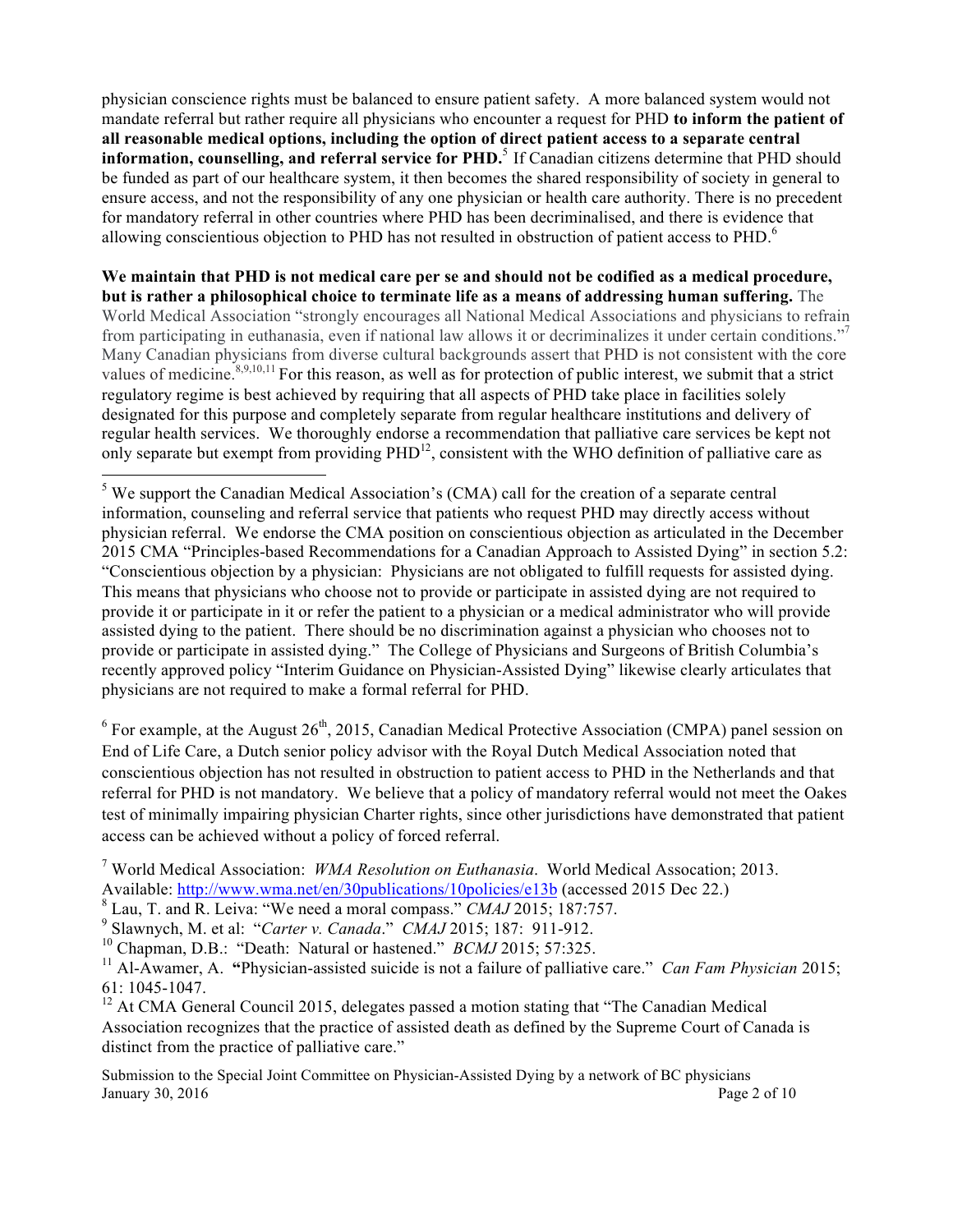being a discipline that "intends neither to hasten or postpone death."<sup>13</sup> In order to maintain cultural diversity among medical practitioners, and considering that the majority of Canadian physicians are not currently willing to perform PHD,<sup>14</sup> physicians with a conscientious objection to PHD must be allowed to practice medicine without coercion to refer for or perform this act. This measure would help to protect the culture of medicine as a discipline in which physicians continue to have a fiduciary responsibility to apply best standards of practice to all patients, so that vulnerable patients need not fear discrimination from societal perception that their lives are less worthy of costly medical intervention. Patients who would not choose PHD as an option must continue to have access to regular health care services without fear of a wrongful death. We strongly believe that all these concerns are best addressed by keeping PHD separate from the regular delivery of health care services.

#### **Our position is grounded both in the SCC ruling itself and in medical codes of ethics that have been in place since the foundation of modern medicine.** The SCC ruling specifies that:

"nothing in the declaration of invalidity which we propose to issue would compel physicians to provide assistance in dying. The declaration simply renders the criminal prohibition invalid... a physician's decision to participate in assisted dying is a matter of conscience"<sup>15</sup>

**In stating that the SCC ruling does not "compel physicians to provide assistance in dying" and "simply renders the criminal prohibition invalid" for a "stringently limited, carefully monitored system of exceptions,"16 the ruling is clear that PHD is to be the exception, and not the rule.** There is therefore at most a "negative right"<sup>17</sup> to not have PHD result in criminal prosecution in very limited situations in which patients meet SCC criteria and have a physician willing to perform PHD. The ruling does *not* imply a "positive right" for individuals to demand state provision of this procedure to all who request it. In contradiction to the SCC ruling, some physician regulatory bodies and PHD advocacy groups describe access to PHD as a positive patient right, and have even advised mandatory referral, <sup>18</sup> illustrating the almost inevitable push to expand these practices. The mere legal permissibility of a procedure is not sufficient to prove either a collective duty on the profession or an individual duty on a particular physician to ensure that any given patient is able to have access to such a procedure.<sup>19</sup>

Some physicians advocate for expansion of access to PHD well beyond the criteria stipulated by the SCC ruling (e.g. to mature minors and those not currently competent). However, the CMA's 2014 updated policy on euthanasia and assisted death states that "[t]here are *rare* [emphasis added] occasions where patients have such a degree of suffering, even with access to palliative and end of life care, that they request medical aid in dying. In such a case, and within legal constraints, medical aid in dying may be appropriate."<sup>20</sup> The spirit of this policy is therefore one of conceding to the possibility of rare exceptions within legal constraints, and is

 

 $13$  WHO definition of palliative care: http://www.who.int/cancer/palliative/definition/en/

<sup>&</sup>lt;sup>14</sup> A 2015 CMA poll revealed that 63% of physicians responding would not be willing to perform PHD.

<sup>15</sup> *Carter v. Canada*, para 132.

<sup>16</sup> *Carter v. Canada*, para 29.

 $17$  While positive rights oblige action, negative rights oblige inaction. In this case, a negative right with respect to PHD would oblige inaction in terms of criminal prosecution.

<sup>&</sup>lt;sup>18</sup> College of Physicians and Surgeons of Ontario's Draft Interim Guidance on Physician-Assisted Death, December 2015; Quebec's Bill 52: An Act respecting end-of-life care, 2014.

<sup>&</sup>lt;sup>19</sup> Parker, J.C.: "Conscience and Collective Duties: Do Medical Professionals Have a Collective Duty to Ensure That Their Profession Provides Non-discriminatory Access to All Medical Services?" *J of Medicine and Philosophy* 2001; 36:28-52.

 $20$  CMA 2014 policy on euthanasia and assisted death.

Submission to the Special Joint Committee on Physician-Assisted Dying by a network of BC physicians January 30, 2016  $\qquad \qquad$  Page 3 of 10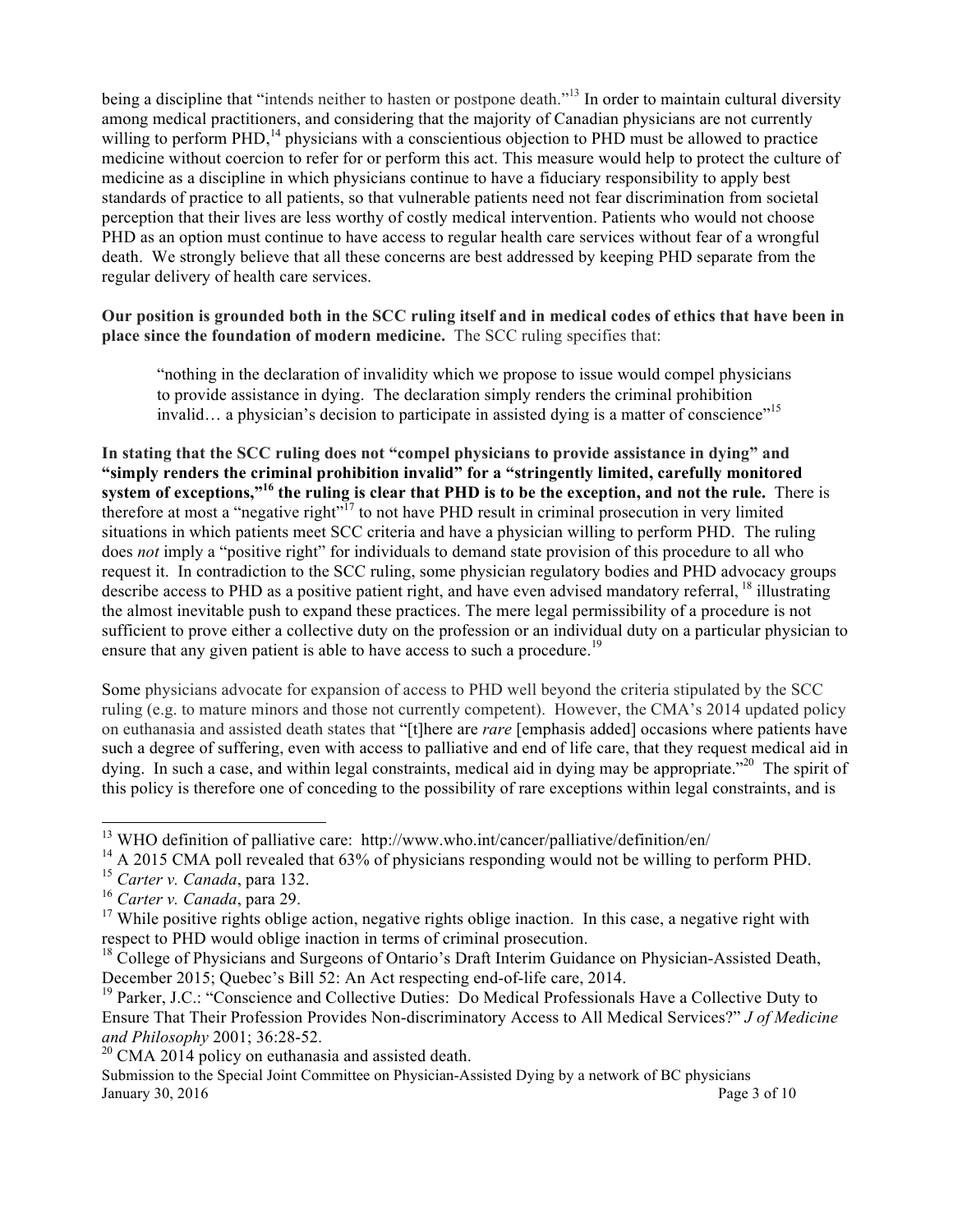consistent with our recommendation that such exceptions be kept distinct from regular health care services.

#### **Eligibility criteria and definition of key terms:**

The eligibility criteria described in the SCC ruling have been subjected to overly permissive interpretation. We advocate for legislation that articulates interpretation of key terms that would **exclude most nonterminal illness, disability, and PHD based on purely psychological suffering**. We also urge that **eligibility should not be extended to mature minors, nor by advance directive nor through substitute decision-makers to those who are not competent at the time of PHD**. Legislation could fulfill the SCC mandate of a regime that "imposes strict limits"<sup>21</sup> by clearly defining key eligibility terms with "stringently" limited<sup>"22</sup> parameters. We propose the following such definitions:

**Adult person**: a person who is of the age of majority, thereby clarifying that provincial legislation permitting consent of mature minors does not apply to the practice of PHD.

**Competent**: referring to competency at the time PHD is performed, thereby excluding consent by advance directive or by a substitute decision-maker.

**Grievous**: referring to a medical condition graded as being at minimum "severe" or "end-stage" by objective medical assessment.

**Enduring suffering**: suffering that has persisted of sufficient duration to have extended past a waiting time considered acceptable given the natural history of the patient's particular illness, disease, or disability.

**Physician-assisted dying: is an inappropriate euphemism when used to refer to the contentious practices of physician-assisted suicide and euthanasia**, **We endorse the Canadian Society of Palliative Care Physicians' submission of "physician-hastened death" as a more appropriate term that may help safeguard against confusing medical terminology that is detrimental to patient care.** Not only "physician-assisted death", but also such terms as "medical aid in dying", and "end-of-life care" should not be used in referring to physician-hastened death as these also lead to the false conflation of PHD with medical practices endorsed by the profession such as palliative care and withdrawal or refusal of treatment in the minds of patients, the public, and even many health care professionals. The use of imprecise and confusing terms puts these patients at risk of wrongful death or of mistakenly refusing appropriate medical services (e.g. palliative care) due to fear of wrongful death.

**Risks to individuals and society associated with physician-hastened death: We outline below risks inherent to removing the criminal prohibition against PHD, noting that such risks are heightened in the absence of legislation that robustly protects physician rights to abstain from participating in PHD.**  Risks may only become apparent in later years, and therefore a properly designed system of safeguards must prove robust over successive generations in order to be effective in protecting individuals and the public for the long-term.

# **Risks to individual patients and society at large:**

 

<sup>21</sup> *Carter v. Canada*, para 27.

<sup>22</sup> *Carter v. Canada*, para 29.

Submission to the Special Joint Committee on Physician-Assisted Dying by a network of BC physicians January 30, 2016  $\qquad \qquad$  Page 4 of 10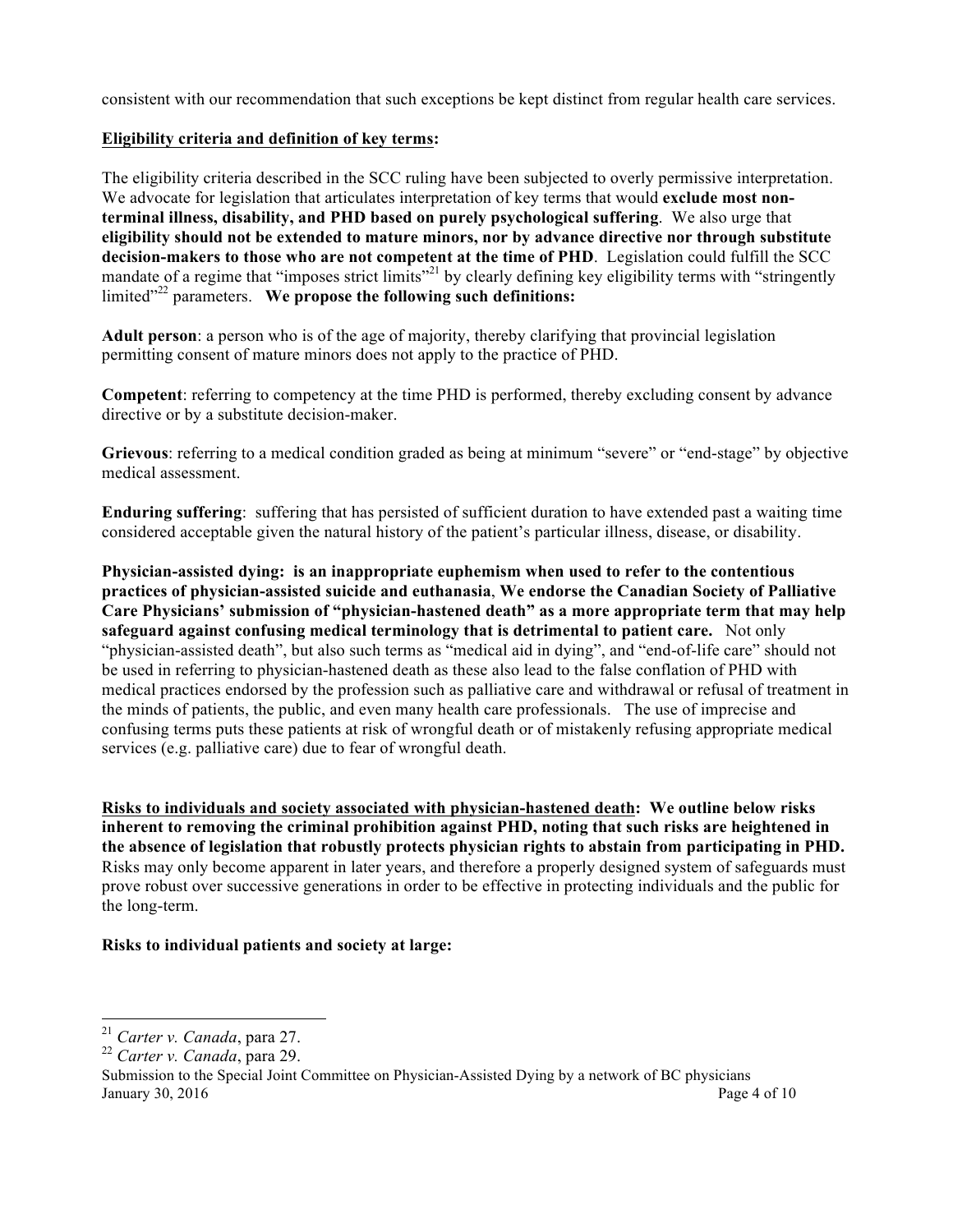- 1) Wrongful death from a patient consenting to PHD in a time of weakness<sup>23</sup>
- 2) Wrongful death from a patient having his or her life terminated without explicit consent: $^{24}$ **Surveys of statistics in Belgium and the Netherlands conclusively and repeatedly demonstrate that at least 24% of PHD in these countries occurs without explicit patient consent. 25, 26 Extrapolating the Belgian rate of PHD without explicit consent of 1.7% of total deaths to the Canadian population would make this the 9th leading cause of death in the country, accounting for over 4,000 deaths per year in which patients are killed without their consent. This is a major threat to patient autonomy and public safety.**
- 3) Decreased access to regular health care services due to a patient with a fear of wrongful death declining to receive services in an institution or centre that performs or refers for PHD
- 4) Decreased access to regular health services due to difficulty in recruitment/retention of physicians in fields of medicine affected by coerced physician participation in PHD
- 5) Individuals who oppose PHD being under-represented in the forming of policy and delivery of health services in a system that discriminates against their beliefs
- 6) Increased discrimination against individuals with significant illness, disease, or disability through societal devaluing of the worth of the lives of these individuals based on the rationale that such lives could merit termination according to the SCC ruling.
- 7) Physical and/or psychological suffering from incomplete or unsuccessful attempts at PHD
- 8) Increased psychological suffering and financial hardship of family members, caregivers, and friends of individuals with significant illness, disease, or disability due to 1-7
- 9) Expansion of eligibility criteria for PHD evidenced in other jurisdictions, with elderly and disabled populations being particularly at risk of discrimination or negative shifts in medical practice standards that disadvantage vulnerable populations.<sup>27, 28, 29</sup>

 $^{23}$  According to the original trial judge, this was the intent of the criminal prohibition against assisted suicide

<sup>–</sup> "the protection of vulnerable persons from being induced to commit suicide at a time of weakness" *Carter v. Canada*, para 29.

<sup>24</sup> Chambaere, K. et al: "Recent Trends in Euthanasia and Other End-of-Life Practices in Belgium." *NEJM* 2015; 372:1179-1180. This recent study documented PHD as representing 6.3% of all deaths in Flanders, Belgium, in 2013. 1.7% of all deaths occurred without explicit consent. Applying Statistics Canada 2014 data to these percentages (2011 figures with total deaths numbered at 242,074 deaths) would result in 15,250 PHD deaths overall, ranking higher than the  $4<sup>th</sup>$  leading cause of death. PHD without explicit request alone would total 4,115, therefore ranking in between the  $8<sup>th</sup>$  and  $9<sup>th</sup>$  leading causes of death by these figures. <sup>25</sup> Van der Heide et al.: "End of Life Practices in the Netherlands under the Euthanasia Act." *NEJM* 2007;

<sup>356:1957-65.</sup> <sup>26</sup> Chambaere, K. et al: "Physician-assisted deaths under the euthanasia law in Belgium: a population-based survey" *CMAJ* 2010; 183: 895- 901.

<sup>27</sup> Boer, T. "Boer: I was wrong – euthanasia has a slippery slope." *The Calgary Herald*; 2014 July 17. Available at: http://calgaryherald.com/opinion/boer-i-was-wrong-euthanasia-has-a-slippery-slope (accessed 2016 Jan 28)

<sup>28</sup> Physicians' Alliance Against Euthanasia: *"Open Letter to the Canadian People on Euthanasia and Assisted Suicide."* 2014. Available at: http://collectifmedecins.org/en/open-letter/

Submission to the Special Joint Committee on Physician-Assisted Dying by a network of BC physicians January 30, 2016  $\qquad \qquad$  Page 5 of 10 <sup>29</sup> Z. Zylicz, a Dutch physician, notes: "...this society needs to be aware that euthanasia seems to have unintended but significant social costs…. A general practitioner requested my assistance for a very sick patient with metastasized rectal cancer. The patient refused surgery and had been discharged home. One week later, he developed nausea and began to vomit fecal fluid. The general practitioner attended very quickly and proposed readmission to hospital, but the patient refused, thinking he might be pressed to consider an operation. The general practitioner, not knowing what to do next, proposed a good death,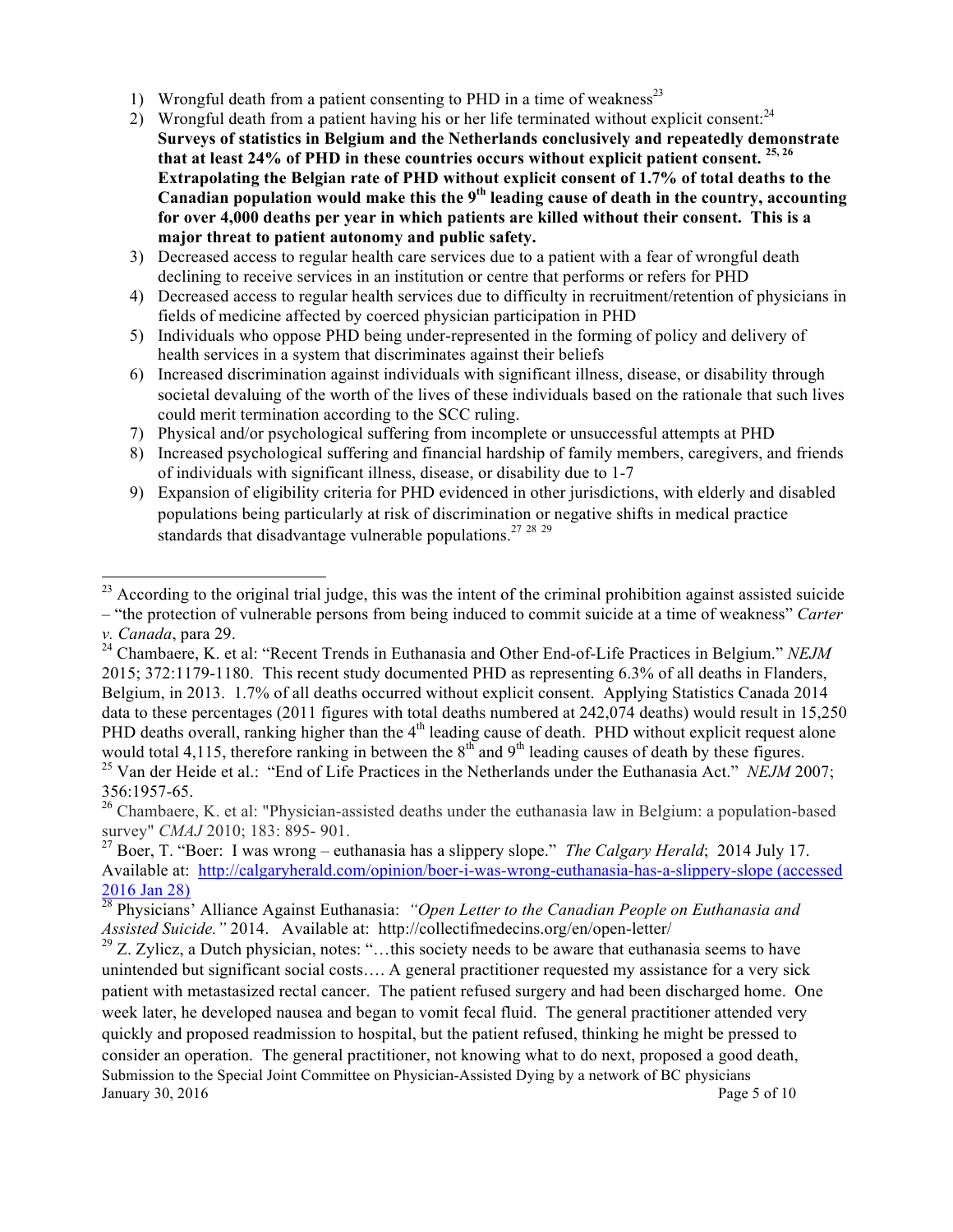- 10) Negative impact on the culture of medicine, due to decreased cultural diversity among practising Canadian physicians resulting from a lack of support for conscientious objection to PHD
- 11) Suicide contagion in general among the public.<sup>30</sup>

**Risks to individual physicians and physician trainees (i.e. medical students, residents) influence societal risks** as policies that discriminate against or do not adequately protect the rights of physicians with conscientious objection to PHD will eventually result in a shift in the cultural and ideological landscape among medical practitioners:

- 1) Violation of physician Charter rights to freedom of conscience through coercion by provincial physician regulatory bodies or provincial health authorities for physicians with conscientious objection to PHD to perform or refer for this procedure. Compromising freedom of conscience not only harms physicians but also compromises patient care and erodes the fiduciary nature of the doctor-patient relationship. 31
- 2) Violation of physician-trainee Charter rights to freedom of conscience through coercion by medical school faculties for medical students and residents to be trained to perform PHD, thereby coercing these trainees to perform PHD in the process $^{32}$

meaning euthanasia. The patient, however, was a practicing Roman Catholic and refused this offer. The general practitioner phoned me for advice, saying, 'Usually I solve this kind of problem with euthanasia, but this patient seems to not be pleased by this.'

<u> 1989 - Johann Stoff, fransk kongresu i den forske forske forske forske forske forske forske forske forske for</u>

 I gave the physician our protocol for the relief of bowel obstruction, and he was pleased to be able to ease his patient's distress.

 The physician's remark that he usually solves such problems with euthanasia is disturbing. It illustrates how euthanasia becomes a substitute for learning how to relieve the suffering of dying patients." (p. 140- 142)

Zylicz, Z. (2002) Palliative Care and Euthanasia in the Netherlands: Observations of a Dutch Physician. In K. Foley & H. Hendin (Eds.) *The Case Against Assisted Suicide: For the Right to End-of-Life Care*. Baltimore, Maryland: The John Hopkins University Press. (pp.122–143).

<sup>30</sup> Tousignant, M. et al: "The impact of media coverage of the suicide of a well-known Quebec reporter: the case of Gaetan Girouard." *Social Science & Medicine* 2005; 60: 1919-1926. Available at: http://www.preventionsuicide.info/files/Article\_Tousignant\_Mishara\_%20al.pdf. (accessed 2016 Jan 28)

<sup>31</sup> "Acting against one's conscience is a discomforting experience; and some hold that it is a link to the core moral values that are an essential part of an individual's sense of self – so called moral integrity. Breaching these core values harms that sense of self, resulting in a loss of self-respect, feelings of discontent, and ultimately desensitization of the conscience. This does not just harm the practitioner; the healthcare disciplines require intensive partnership between the professional and their patients, and persistently acting against one's conscience has been identified by practitioners as resulting in burnout and by researchers as resulting in desensitization to patient suffering."

Birchly, G.: "A clear case for conscience in healthcare practice." *J Med Ethics* 2012; 38:13-17. (p. 16)

Submission to the Special Joint Committee on Physician-Assisted Dying by a network of BC physicians January 30, 2016  $\qquad \qquad$  Page 6 of 10 <sup>32</sup> "Health care is a deeply hierarchical institution, and individuals, particularly those who are relatively junior in the hierarchy, may feel significant pressure to participate in activities they feel are morally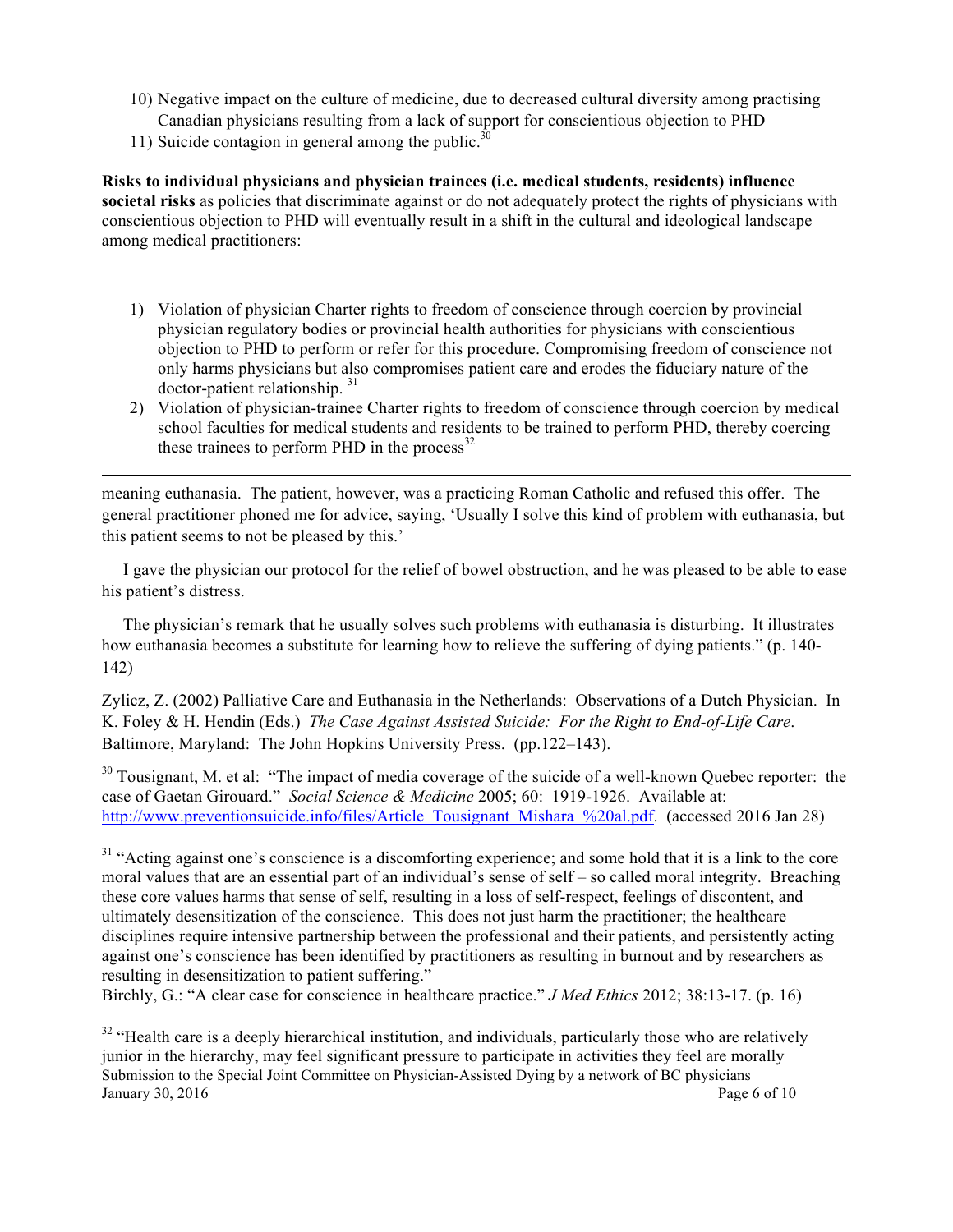- 3) Inappropriate discipline and/or punitive measures by either provincial regulatory bodies or medical school faculties for physicians or trainees with conscientious objection to perform or refer for PHD
- 4) Employment or training program entry discrimination for physicians/medical trainees with a conscientious objection to PHD, due to potential hiring/admission constraints at institutions required to provide PHD, referral for PHD, or training in PHD
- 5) Physicians and trainees without conscientious objection to PHD experiencing greater burden of workload due to adverse recruitment and retention of physicians and trainees in fields of medicine most affected by PHD or in provinces where physician rights to conscientious objection are not adequately supported

**Legislative recommendations**: We advocate for the following measures and safeguards as being essential to minimizing risks inherent to PHD, and consistent with both the February 2015 SCC ruling on *Carter v. Canada* and Canadian medical codes of ethics:

- 1) **Legislation that requires that all aspects of PHD take place in facilities solely designated for this purpose and completely separate from regular healthcare services.** This requirement of patient transfer to a separate PHD service that is distinct both in location and organizational structure would reduce the risk of termination of life without request or adequate consent, and would also preserve the team unity of existing healthcare facilities.
- 2) **Legislation that protects physician freedom of conscience and professional judgment to abstain from referral or performance of PHD without fear of reprisal or discrimination**, namely:
	- a. Legislation that explicitly details that the conscience rights of physicians, physician trainees, and allied health care workers to not participate in PHD includes the right to not perform, be trained to perform or refer for PHD to any individual, organization, or governmental authority.
	- b. Legislation that protects physicians, physician trainees, allied health care workers, institutions, and organizations who choose to not participate in PHD from discrimination, particularly individual employment or institutional funding discrimination.
- 3) **Legislation that requires that assessment of eligibility for PHD be a carefully-designed system** that involves the following safeguards – **with priority on the creation of a separate central multidisciplinary service**:
	- a. **A separate central multidisciplinary information, counselling, and referral service for PHD which patients may access directly without physician referral would best support patient autonomy and the standard set by the SCC that patients are assessed by physicians who are "properly qualified and experienced"33 in making assessments**

<u> 1980 - Andrea Santa Andrea Andrea Andrea Andrea Andrea Andrea Andrea Andrea Andrea Andrea Andrea Andrea Andr</u>

repugnant. I claim a right to object conscientiously protects individuals from participation in immoral acts they lack the institutional power to challenge effectively."

Birchly, G. (p. 16)

Submission to the Special Joint Committee on Physician-Assisted Dying by a network of BC physicians January 30, 2016  $\qquad \qquad$  Page 7 of 10 <sup>33</sup> "The trial judge found that it was feasible for properly qualified and experienced physicians to reliably assess patient competence and voluntariness, and that coercion, undue influence, and ambivalence could all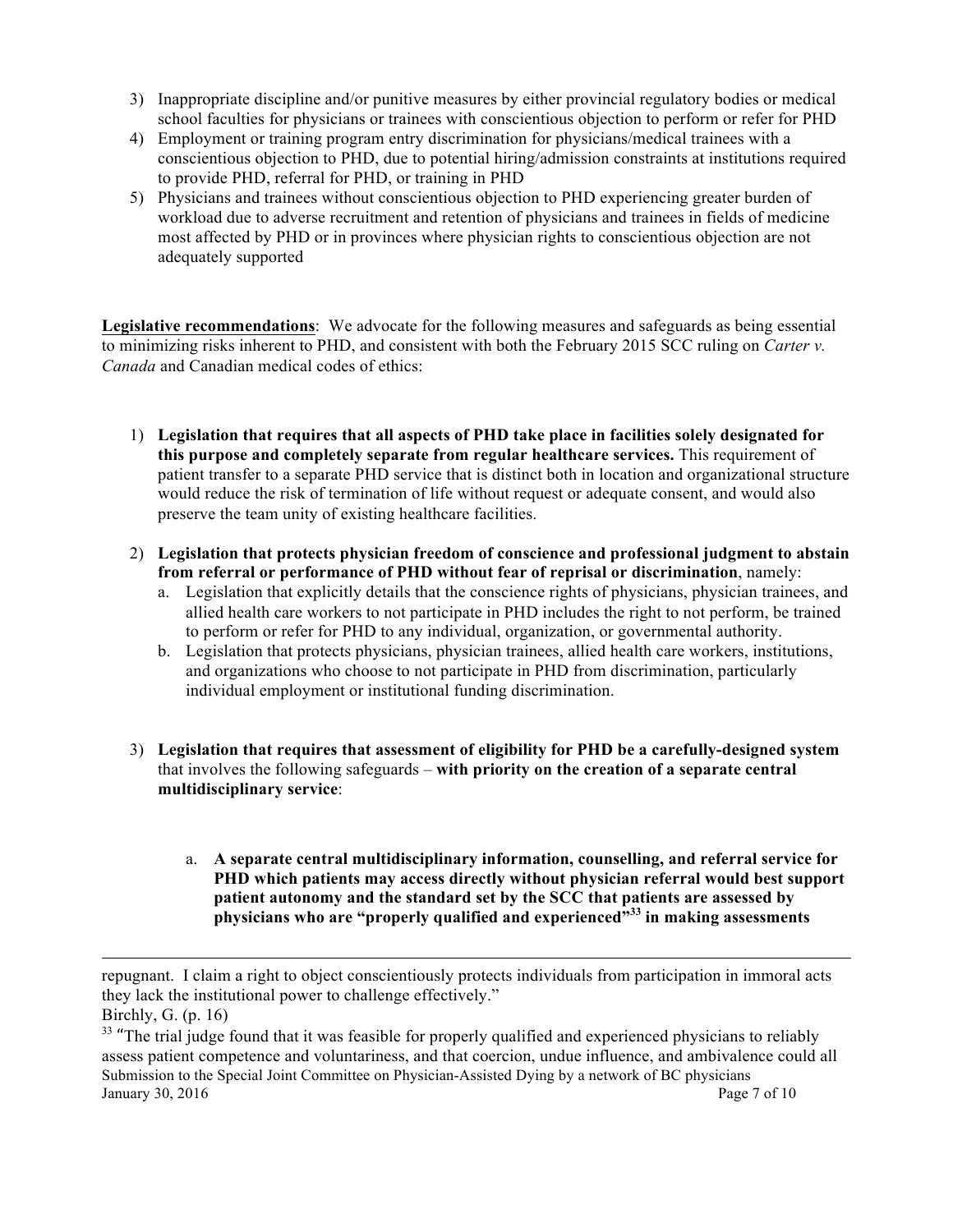**regarding capacity for voluntary consent.** Such a service should be required to meticulously document that diagnosis, prognosis, and all other reasonable options have been discussed with the patient and that the reasons for the request have been carefully explored through counselling.

- b. A duty for a physician who encounters a patient request for PHD to inform the patient of all other reasonable medical options and document that these have been offered and that the reasons for the request have been carefully explored, before providing further information regarding PHD, including informing the patient that access to the separate central service does not involve physician referral
- c. All enduring requests for PHD be directed to a court of law for consideration, so that all cases will receive judicial review in determining whether the SCC exemption may be applied, thus meeting the "highest level"<sup>34</sup> of scrutiny mandated in determining coercion, patient competency, and criteria eligibility. Patients could choose to directly self-refer to this route of access as well.
- d. Policies that forbid physician-initiated or team-initiated counsel of PHD as an option for a particular patient, requiring the physician to verify by documentation that discussion of PHD as an option was initiated by the patient. PHD must not be brought up routinely by anyone in the healthcare team in discussing options of end of life care.<sup>35</sup> This policy must be strictly enforced.
- e. Requiring both oral and written consent as part of the process of informed consent, and that two witnesses be present at the time of consent, neither of whom can be the attending physician, a person entitled to a portion of the patient's estate, or a person who is an employee of a facility designated to provide PHD.
- f. Requiring that a cooling off period or waiting period between the time of the first request for PHD and final assessment of capacity and eligibility be of sufficient time to diagnose potential psychiatric conditions that may affect capacity. Careful consideration should be given to implementing a system that has waiting periods proportional to the estimated amount of life to be lost. E.g. a request for PHD from a patient who very recently became paraplegic should likely have a much longer waiting period than someone within days or weeks of an expected death.
- g. Requiring that psychiatric assessment be a default measure in assessing requests for PHD, with a duty to demonstrate that psychiatric assessment is not necessary before proceeding

be reliably assessed as part of that process (paras. 795-98, 815, 837, and 843). In reaching this conclusion, she particularly relied on the evidence on the application of the informed consent standard in other medical decision-making in Canada, including end-of-life decision-making (para. 1368). She concluded that it would be possible for physicians to apply the informed consent standard to patients who seek assistance in dying, adding the caution that physicians should ensure that patients are properly informed of their diagnosis and prognosis and the range of available options for medical care, including palliative care interventions aimed at reducing pain and avoiding the loss of personal dignity (para. 831)." *Carter v. Canada*, para 106.

<u> 1989 - Andrea Santa Andrea Andrea Andrea Andrea Andrea Andrea Andrea Andrea Andrea Andrea Andrea Andrea Andr</u>

<sup>34</sup> We submit that the "highest level" of scrutiny called for by the trial judge (*BCSC Carter v. Canada*, para 1240) would by current standards involve not only two physicians, but a multidisciplinary team dedicated to PHD assessment and the rigour of scrutiny of a court of law in detecting coercion, undue influence, and ambivalence.

<sup>35</sup> This measure would clarify that physician-initiated counsel of PHD as an option for a particular patient remains criminally prosecutable under section 241(a) of the criminal code.

Submission to the Special Joint Committee on Physician-Assisted Dying by a network of BC physicians January 30, 2016  $\qquad \qquad$  Page 8 of 10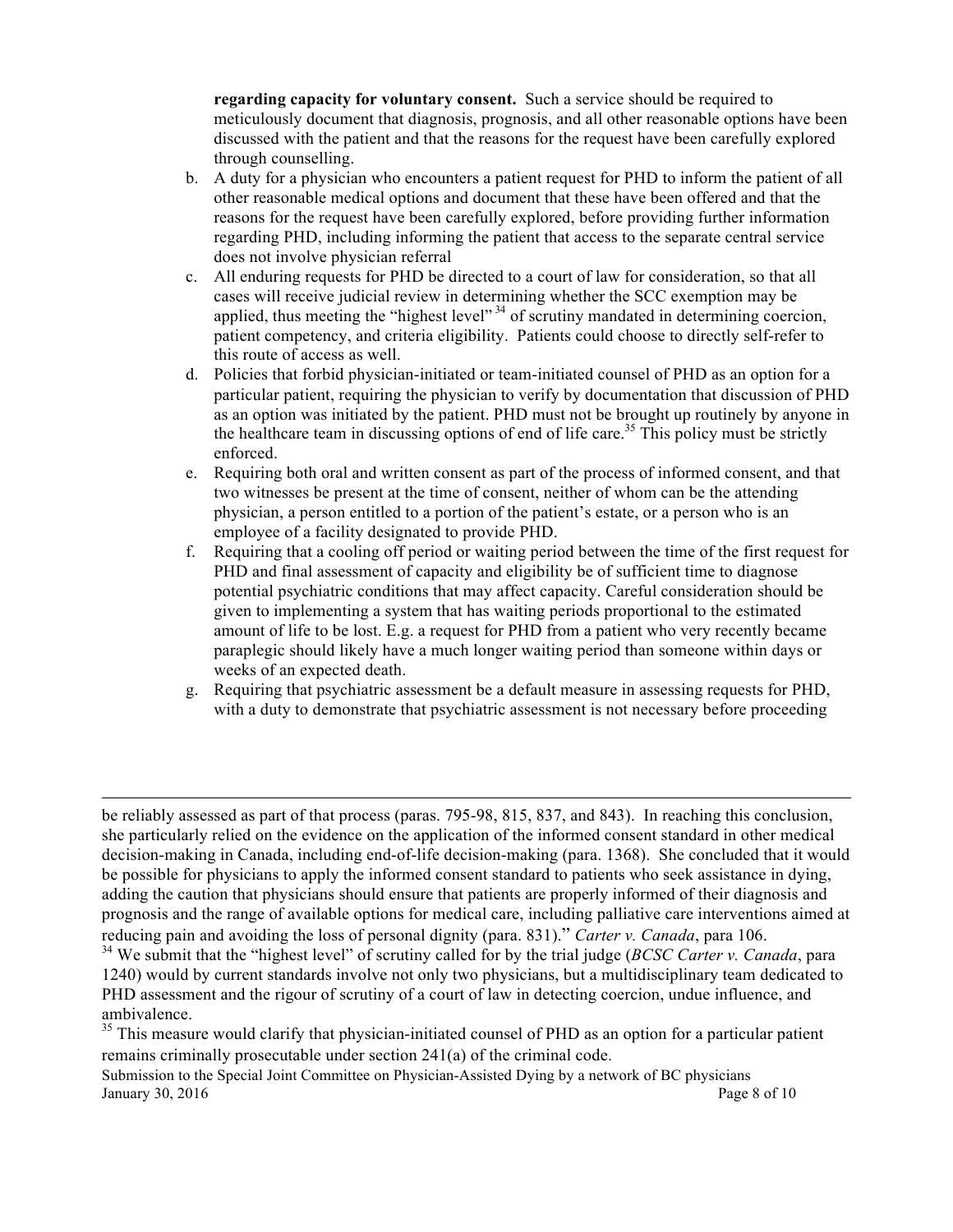with a PHD request that has not been scrutinized by psychiatric consultation<sup>36</sup>.

#### 4) **Legislation that protects patients from coercion, undue influence, or physician abandonment in the administration of PHD:**

- a. In the case of physician-assisted suicide (or "patient-administered PHD"), requiring that the physician who writes the prescription for PHD be the on-call physician responsible for dealing with any complications resulting from ingestion. Other physicians (e.g. emergency room physicians) would therefore not be called on to "complete" unsuccessful attempts at PHD. A dispassionate witness should be present at the time of ingestion in order to prevent coercion or abuse by another party.
- b. In the case of euthanasia (or "physician-administered PHD"), requiring that the physician who administers lethal injection be present at the time of death and remain with the patient until death has been documented, in order to avoid patient abandonment in case of complications from PHD.
- 5) **Legislation that upholds rigorous standards of documentation, tracking, and review of all PHD cases,** including the following directives**:**
	- a. **A federal mandate** that **the death certificates of patients dying by PHD reflect the true cause of death as being PHD** for accuracy of reporting and monitoring. A speciallydesignated death certificate with mandatory fields would allow for accurate statistics on such descriptors as the underlying medical condition justifying PHD, facility in which PHD is performed, physician performing PHD. The physician providing PHD should be responsible for filling out the death certificate, and these practices should be monitored at least as carefully as the prescription of opiate medications.
	- b. **A federal mandate that documentation of all cases of PHD must be kept indefinitely for quality assurance purposes and that all cases must be reviewed by a multidisciplinary board.** Such a board must have independent review and research as part of its mandate, with the public and stakeholders having on-going input in this process. In-depth, scrupulous data collection and analysis must be carried out by an independent agency.
	- c. **A federal multidisciplinary board or oversight body be responsible for monitoring physician compliance with regulations:** usual physician discipline measures must be

<u> 1989 - Johann Stein, marwolaethau a bh</u>

<sup>36</sup> Regarding assessment in Oregon, "doubts exist about full compliance with the requirement for referral to a mental health professional of patients suffering from a psychological or psychiatric disorder or depression causing impaired judgment…It seems unlikely that persons suffering from Major Depressive Disorder or depression causing impaired judgment would both have the persistence and will-power to work their way through the approval process for assisted death, and escape detection by the reviewing physicians. However, the evidence (from the Ganzini Depression Study) suggests that up to three persons in Oregon may have done so." (*BCSC Carter v. Canada*, paras 649, 670.)